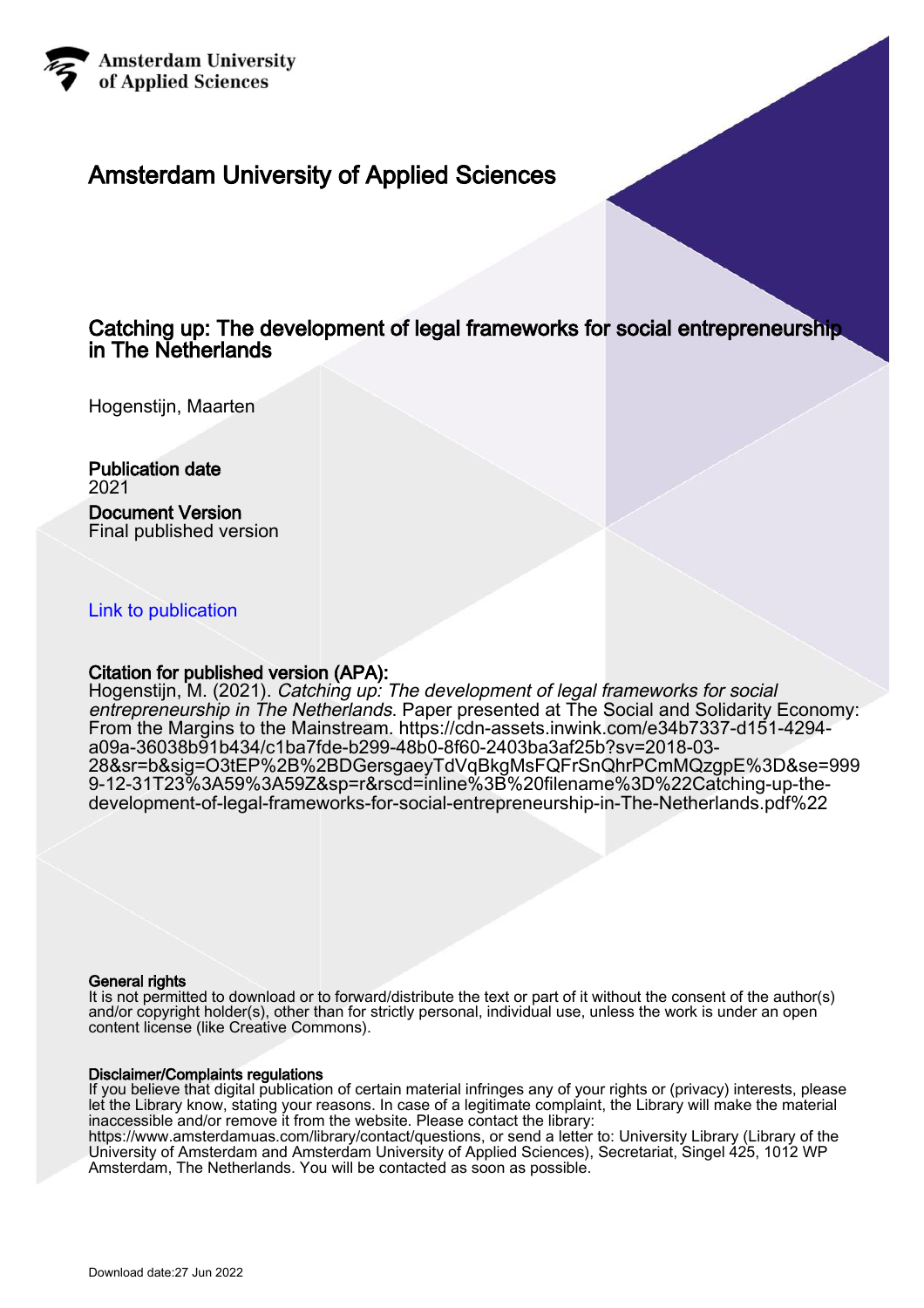The Social and Solidarity Economy: From the Margins to the Mainstream **Case study**

Catching up: The development of legal frameworks for social entrepreneurship in The Netherlands

#### **Maarten Hogenstijn**

Amsterdam University of Applied Sciences

**Abstract:** The development of legal frameworks for social enterprises in the Netherlands is described and analysed in this paper, focusing on 2015-2021. The Netherlands are the largest EU member state in population size without a specific legal form or status for social enterprises. A form of legal recognition is in development, but far from finished. Six lessons can be learned from the process: 1) Even in a thriving ecosystem based on 'bottom up' development, there is need for a legal framework. 2) Local government initiatives spur national government into action. 3) International examples prove inspirational, but the legal framework needs to fit the local context. 4) Finding balance between rule-based and principle-based elements is difficult. 5) Clarifying advantages for social entrepreneurs proves challenging. 6) Tenacious pioneers are crucial to keep the process going. Pressure on the national government to provide a legal framework that fits the Dutch cultural, political and entrepreneurial landscape remains.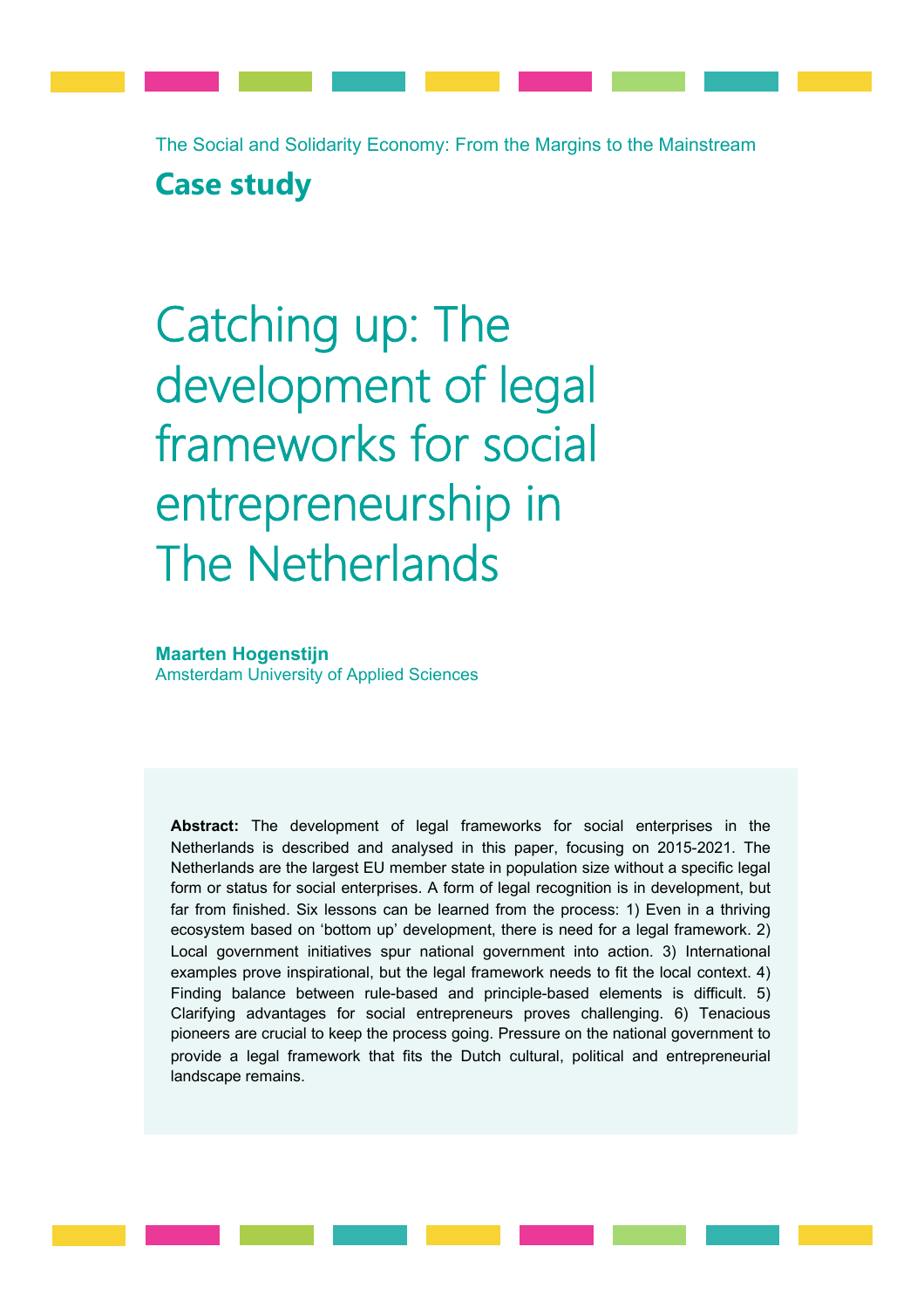## **Catching up: the development of legal frameworks for social entrepreneurship in The Netherlands**

Maarten Hogenstijn Amsterdam University of Applied Sciences, the Netherlands<sup>1</sup>

#### **Abstract**

The development of legal frameworks for social enterprises in the Netherlands is described and analysed in this paper, focusing on 2015-2021. The Netherlands are the largest EU member state in population size without a specific legal form or status for social enterprises. A form of legal recognition is in development, but far from finished. Six lessons can be learned from the process: 1) Even in a thriving ecosystem based on 'bottom up' development, there is need for a legal framework. 2) Local government initiatives spur national government into action. 3) International examples prove inspirational, but the legal framework needs to fit the local context. 4) Finding balance between rulebased and principle-based elements is difficult. 5) Clarifying advantages for social entrepreneurs proves challenging. 6) Tenacious pioneers are crucial to keep the process going. Pressure on the national government to provide a legal framework that fits the Dutch cultural, political and entrepreneurial landscape remains.

#### **1. Introduction**

In 2019, the OECD/EU In-depth Policy Review of social entrepreneurship in The Netherlands observed that 'deep consensus exists among public and private stakeholders on the need to orient the entire Dutch society towards positive social and environmental impact. The idea that all enterprises should be "social" and that they can all generate a positive social impact is also widespread' (OECD/EU 2019, p. 19).

Still, in the European Commission's 2020 comparative synthesis report on social enterprises and their ecosystems in Europe, the Netherlands turned out to be the largest EU member state (in population size) without a specific legal form or status for social enterprises (European Commission 2020, p. 58). How can these two observations be reconciled? Why did a country with such a positive attitude towards social entrepreneurship not yet develop a form of legal recognition?

This paper focuses on legal frameworks for social entrepreneurship in The Netherlands. A specific legal framework at the national level is currently in development, but within the EU context, the Netherlands are definitely 'late to the party'. Most countries already have a specific legal form, a policy supporting social entrepreneurship, specific tax regulations, or a combination of the above (European Commission, 2020). In the Netherlands, 'consistent with the Dutch government decision to support social entrepreneurship as an approach rather than social enterprises as types of organisations, there is no legal framework in place dedicated to social enterprises' (ibid, p. 57).

One could argue that The Netherlands has a long tradition of building businesses with a social purpose. This goes back to the times when progressive factory owners in the late 1800s started building a social infrastructure for their workers, including pension schemes, schooling, housing and Works Councils.

<sup>&</sup>lt;sup>1</sup> Maarten Hogenstijn is senior researcher at the Centre for Economic Transformation, Faculty of Business and Economics, Amsterdam University of Applied Sciences, the Netherlands. Contact details: [m.hogenstijn@hva.nl;](mailto:m.hogenstijn@hva.nl) +31 (0)6-10531652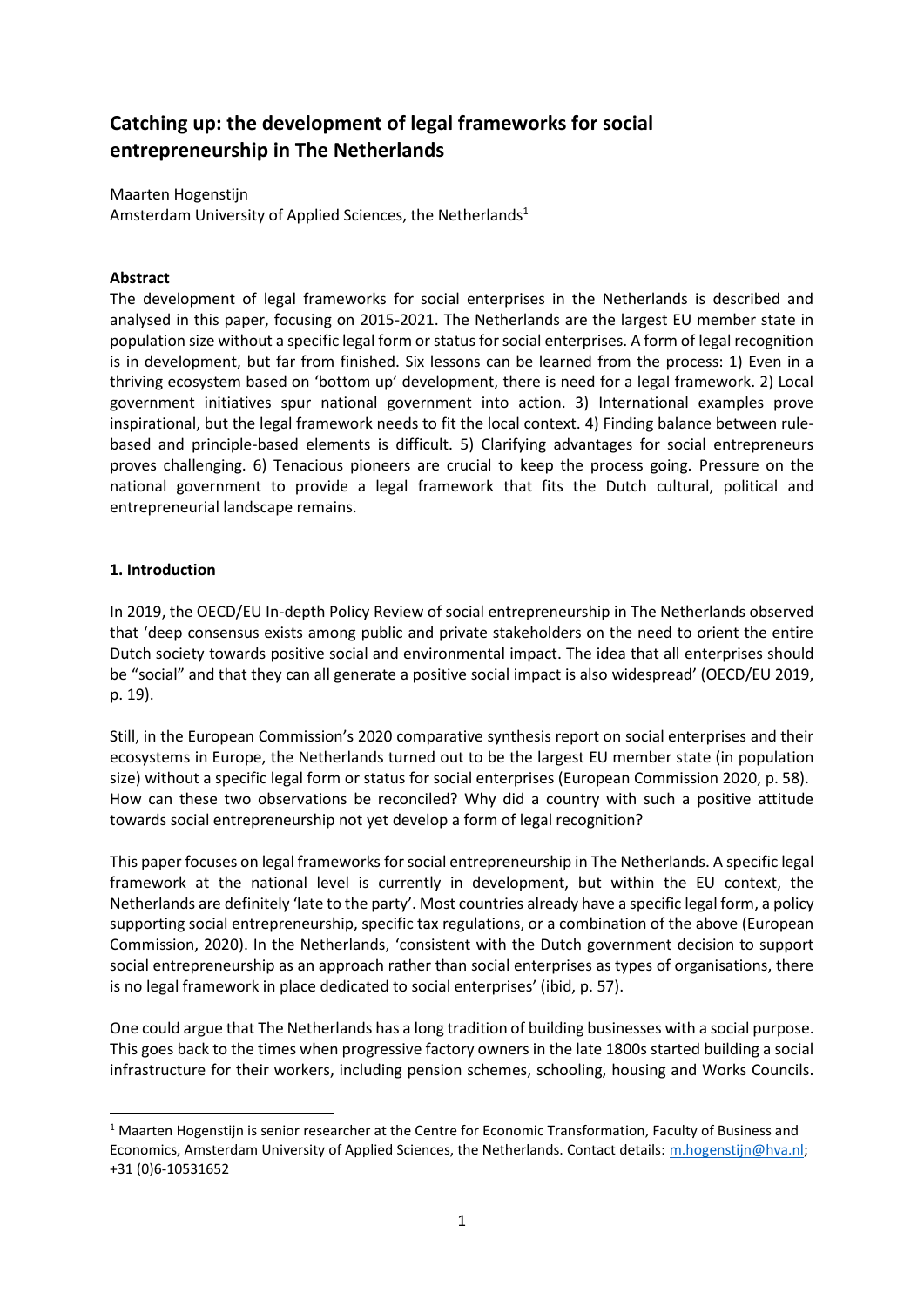An example is Jacques van Marken, director of a company in Delft which later became part of multinational DSM, who is considered the Netherlands' 'first social entrepreneur' (Van der Mast 2019). There are also strong traditions of Corporate Social Responsibility (CSR), cooperatives, volunteering, and charity groups in the country (OECD/EU 2019, p. 17).

However, only after the 2006 Nobel Peace Prize was awarded to 'social entrepreneur' Muhammad Yunus and 'social enterprise' Grameen Bank, terminology around social entrepreneurship started to be used regularly in The Netherlands (Hogenstijn 2018). In 2012 a national platform organisation called Social Enterprise NL was formed, following publication of a first report on the sector the year before (Verloop et al. 2011). In a 2018 report, accountancy firm PwC concluded that 'one of the most salient features of the social enterprise sector in the Netherlands is that it has been built from the bottom up' (PwC 2018, p. 27). It is not really known how large the sector is in The Netherlands, given the lack of a legal form and common definition. An often-cited McKinsey & Company (2016) study calculated that in 2016 between 5,000 and 6,000 social enterprises existed, employing between 65,000 and 80,000 people with a joint turnover of around 3.5 billion EUR. The EU mapping study states that 'more detailed knowledge on the size and scope of social enterprises in the Netherlands is required' (European Commission 2019, p. 33). At the same time, all major recent reports on the social enterprise sector in The Netherlands<sup>2</sup> report positive developments in the sector and the surrounding ecosystem, with many new initiatives being taken.

The main new initiative is the formulation of a policy by the national government in July 2020, which will be elaborated upon in section 4. One of the aspects of this new policy is the adoption by the national government of a definition which describes social enterprises<sup>3</sup> as enterprises which:

- $\bullet$  offer a product or service;
- act primarily and explicitly to contribute to a social goal registered in the company statutes, instead of aiming for profit;
- reinvest part of the turnover in striving for the social goal and/or are limited in the distribution of profit and capital, in order to guarantee that the social goal comes first;
- identify their relevant stakeholders and enter into dialogue with them, at least annually;
- are transparent on their website (or in other publicly accessible ways, such as their annual report) about the most material created social value; and
- can pursue their own strategy, independent from government and/or other entities.' (Keijzer 2020, originally put forward by KPMG/Nyenrode 2020; own translation).

Focus in this paper is on developments in the national policy context for social entrepreneurship, leading towards legal recognition, in the period 2015-2021. The process is described and analysed. However, in order to understand this process, background information is needed on three topics. Therefore, the next section will focus on the political system, the process of law-making and the legal forms for enterprises in The Netherlands.

<sup>&</sup>lt;sup>2</sup> Major sources include the OECD / EU In-depth policy review (2019); the EU mapping study (European Commission 2019, synthesis in European Commission 2020); a scoping study by PwC (2018), the KPMG / Nyenrode report (2020) ordered by the government and the annual Social Enterprise Monitor by platform organization Social Enterprise NL; plus the article by Backer (2020) on 'Understanding social enterprise in The Netherlands'.

<sup>&</sup>lt;sup>3</sup> Note that there is also a terminology discussion regarding the best Dutch translation of 'social enterprise'. The term 'social' in English has a broader definition than the term 'sociaal' in Dutch. 'Maatschappelijk' (with respect to society) could be regarded a better translation. Still, the most commonly used term for a social enterprise in Dutch is 'sociale onderneming'. In the letter to parliament, the Secretary of State proposes to use the term 'maatschappelijke onderneming' from now on.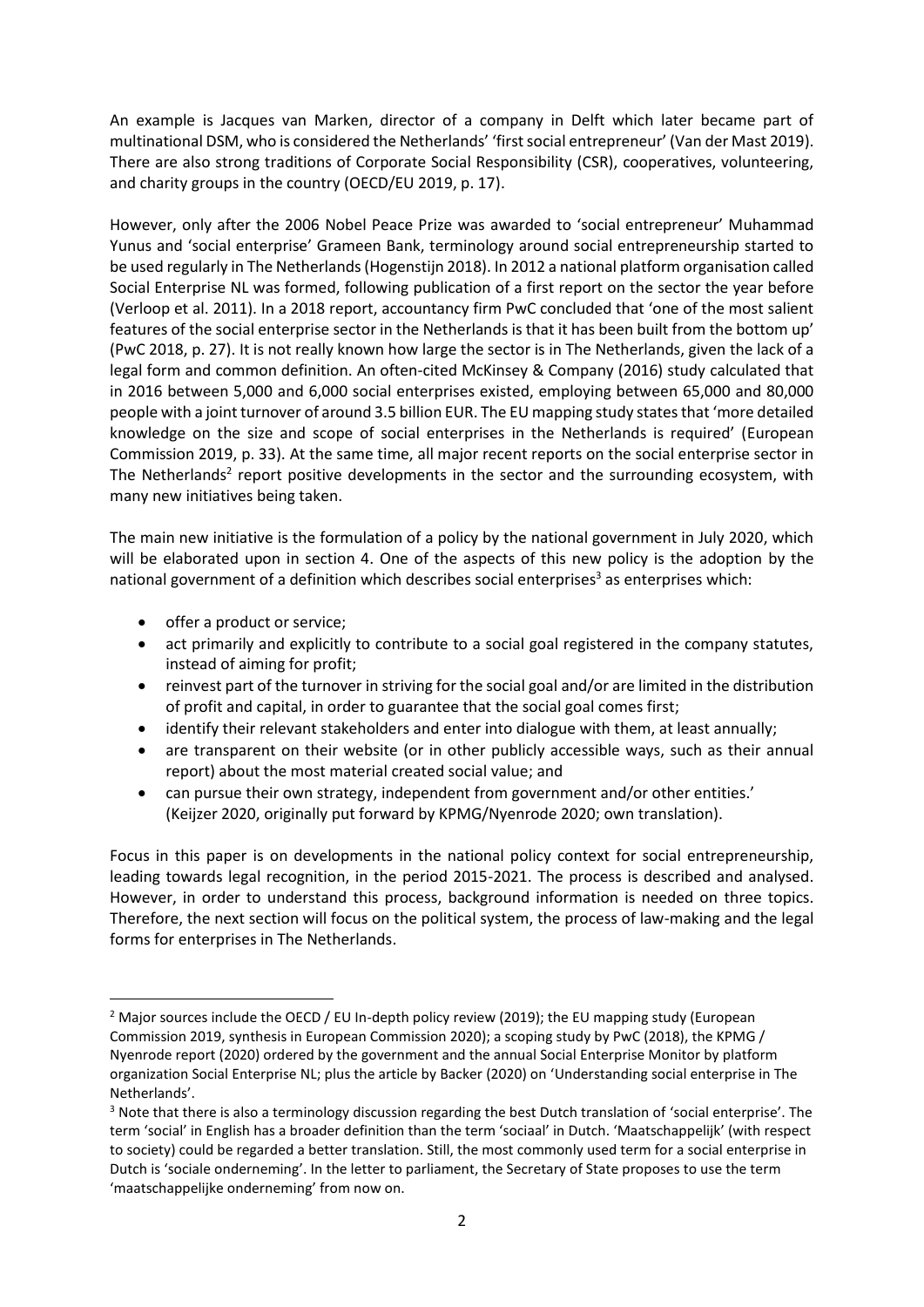## **2. Context**

### *2.1 The political system*

To understand the policy context of social enterprise in the Netherlands, it is necessary to briefly explain the political system<sup>4</sup>.

The Netherlands form a parliamentary democracy and constitutional monarchy. Government is organised at three levels:

- 1. The national level, with a two-chamber parliament (House of Representatives and Senate). The main political decisions are taken in the 150-member House of Representatives (*Tweede Kamer*), elected every four years by proportional representation. Government is usually formed by a majority coalition of two to four parties. These parties usually form a government on the basis of a (very) detailed Coalition Agreement.
- 2. The provincial level. The Netherlands are divided in twelve provinces (*provincies*), each with a directly elected provincial parliament serving four-year terms. Coalition governments are formed here as well. Spatial planning is the main issue handled at provincial level. Following the provincial parliament election (organized at the same times for all provinces), the members of the provincial parliaments elect the 75 members of the Senate (*Eerste Kamer*).
- 3. The local level. The Netherlands consist of around 400 municipalities (*gemeenten*), each with a directly elected municipal council (*gemeenteraad*). The municipalities' main responsibilities are in education, social affairs, welfare and care, local economy and local infrastructure.

Legislation and main economic policies are set at the national level. However, there is also room for municipalities to set their own policies within the national legal boundaries.

#### *2.2 The process of law-making*

The Dutch government describes the process of law-making in seven stages (Government of the Netherlands, n.d.):

- 1. Making plans
- 2. Drafting a bill
- 3. Advice from the Council of State
- 4. Passage through the House of Representatives
- 5. Passage through the Senate
- 6. Assent
- 7. Publication

The plans for a new law on social enterprises are currently in stage 2. Therefore the explanation below is focused on the first three stages. In the first stage, 'ministry officials often look into what forms of expertise, and what opinions, about the issue at hand are present in the Netherlands. Public or private research institutes might be commissioned to conduct investigations. Permanent or temporary advisory committees might be asked for advice, or might submit recommendations on their own initiative. Interest groups might be consulted (in some cases via permanent consultative bodies) and broad public debate could take place. This kind of debate is sometimes conducted on the Internet.' Once a Bill has been drafted in stage 2, the Cabinet is required to ask advice at the Council of State (*Raad van State*; stage 3). The Council uses 'an assessment framework made up of three elements: policy analysis, legal issues and technical aspects' (Raad van State, n.d.). A judgment is then given. 'If negative, the dictum will recommend against introducing the Bill or promulgating the order in council,

 <sup>4</sup> This description is based on Hogenstijn, 2019.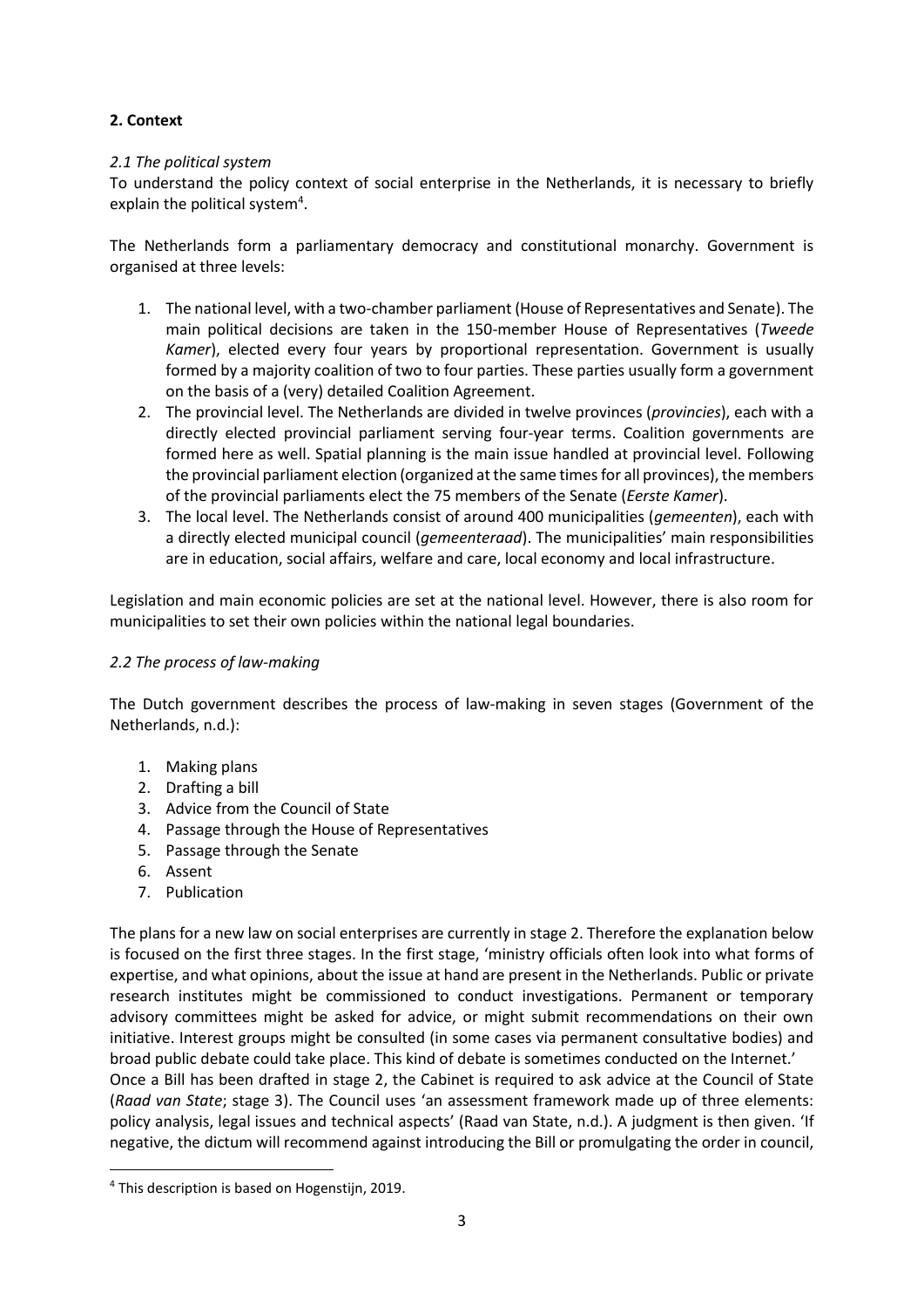or it may recommend waiting until substantial amendments have been made. In such cases, the proposed legislation is returned to the Cabinet' (ibid). The minister responsible for the bill must then present his/her view on the judgment. If the Cabinet decides to introduce the bill to parliament, political debate follows (stage 4 and further).

### *2.3 Available legal forms for social enterprises*

With a distinct legal form still lacking, social enterprises in The Netherlands have adopted a variety of different legal forms. The main ones available are:

- x private limited company (*besloten vennootschap or BV*)
- x public limited company (*naamloze vennootschap or NV*)
- **•** foundation (*stichting*)
- **•** association (*vereniging*)
- x cooperative (*coöperatie*)

It is not possible to exactly establish the current division of adoption of the different legal forms by social enterprises. However, three forms seem most widespread. In the most recent Social Enterprise Monitor with data on legal forms (2019), the top-3 was formed by private limited company (52%), foundation (24%) and combination of private limited company and foundation (10%). A 2020 government-ordered report found similar numbers with private limited company at 48% and foundation at 29% (KPMG / Nyenrode 2020, p. 20)<sup>5</sup>.

As noted in the OECD/EU 2019 report, 'in practice, social entrepreneurs need to make trade-offs when choosing a legal form for their initiative as no form reflects their hybrid identity. For example, some legal forms (e.g. *stichting*) give limited possibilities for commercial trading, while other forms (e.g. BV) entail tax-oriented constraints. (…) Given the trade-offs involved in choosing a legal form, some social entrepreneurs end up adopting a dual form (typically a BV and a Stichting), which entails bureaucratic costs and governance issues' (OECD/EU 2019, p. 28).

### **3. Main question and methodology**

Following this basic information on the legal context in The Netherlands, we can now move to the main question in this paper:

*What contextual developments have affected the design of legal frameworks for social enterprises in The Netherlands in the period 2015-2021, and what lessons can be learned from this process?*

In answering this question, this paper first follows a descriptive approach, detailing the process of developing a legal framework. Drawing on a variety of policy documents, reports and scientific literature, a preliminary analysis is made of the most prominent contextual developments. Note that the description of phases is related to the development of legal frameworks for SE at the national level. If the development of the sector was taken as point of departure, this might have resulted in different phasing.

Finally, lessons to be learned from the Dutch context and process are identified.

 <sup>5</sup> Exact numbers on the combination private limited company – foundation could not be given as participants could choose multiple options as well as an unspecified option 'other'.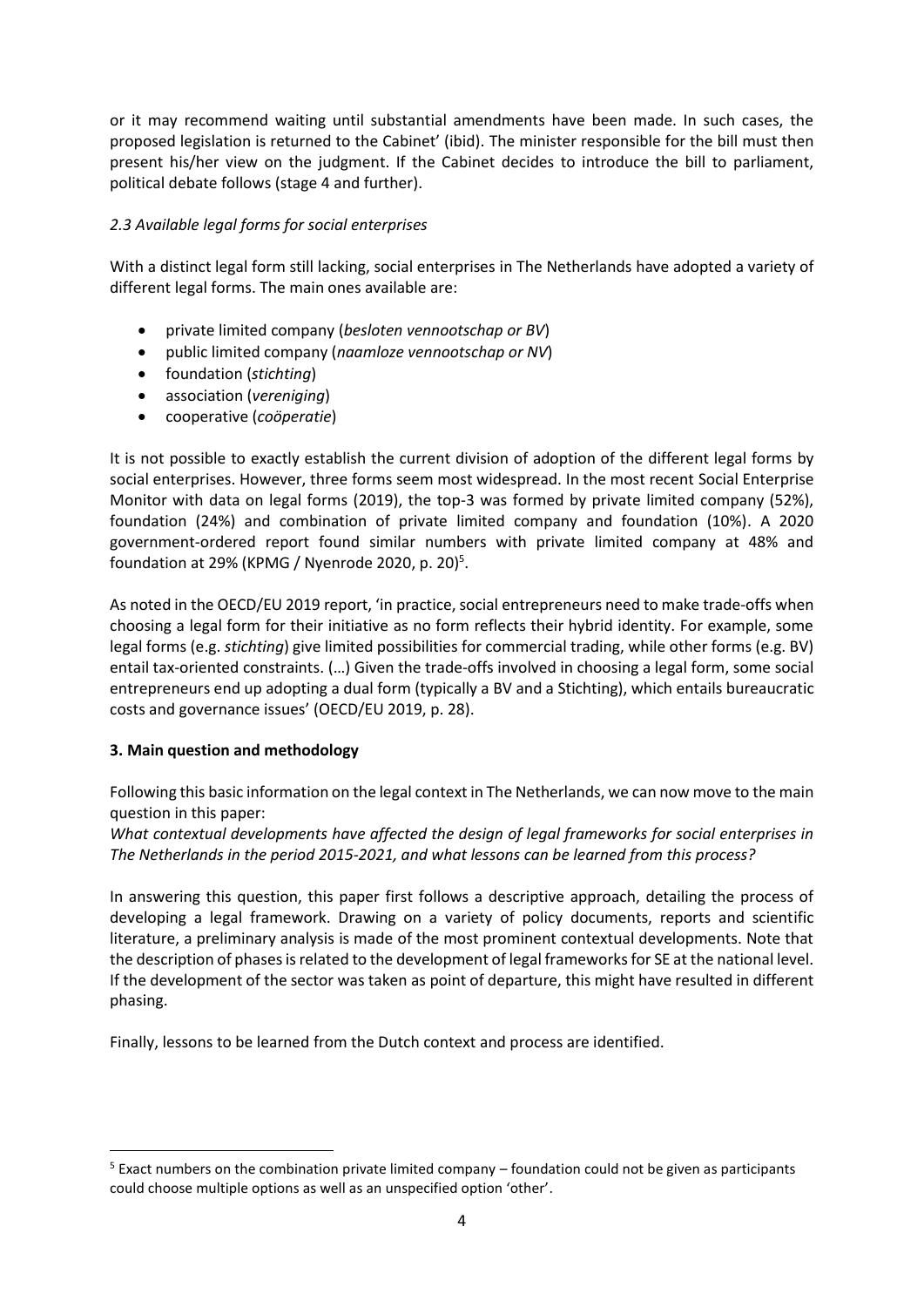#### **4. Description of the process**

#### *4.1 Situation at the outset (2015)*

In early 2015, social enterprises are on the rise in The Netherlands. Indeed, in a 2018 report PwC retrospectively typifies the Dutch social enterprise sector as moving from 'pioneering phase' into 'development phase' in 2015. However, the sector faces many obstacles. There is no legal recognition for social enterprises and little attention in (local) government policy. Policy makers still seem 'haunted' by a failed attempt to design a legal form for a social company in 2009, when a bill was put forward proposing a modality of the association (*vereniging*) or the foundation (*stichting*). The bill was not intended for what is now usually referred to as social enterprises, but for private organizations which serve the public interest, in the fields of for example education, health care and council housing. Following negative advice by the Council of State, the bill was withdrawn before coming up for discussion by the parliament (Helder 2013).

In an often-cited opinion article in The Guardian in 2013 (Koopman 2013), The Netherlands are named the 'black hole of Europe' regarding social enterprise development, a quote attributed to Filippo Addari – then President of the Euclid Network (PwC 2018, p. 3). While this does not do justice to the companies themselves, it may be understandable when looking at recognition of the sector in the public domain. In the Social Enterprise Monitor 2015, the participants place 'government policies and regulations' at the top of their list of obstacles for increasing their social impact.

However, signs that the sector is developing also start to appear. In 2013, the first Social Impact Bond is launched in Rotterdam. In 2014, the Cabinet requests a report on social entrepreneurship from the Social and Economic Council of the Netherlands. Also, the organization of the sector is improving. In 2011 a first scoping study on the sector is delivered by McKinsey et al. (Verloop et al. 2011) and this leads to the establishment of platform organisation Social Enterprise NL in 2012.

#### *4.2 Phase 1: First signs of movement (2015-2017)*

The start of the first phase is marked by the publication in May 2015 of a report on social entrepreneurship by the Social and Economic Council of The Netherlands, one of the main advisory bodies of the national government. The report addresses both the potential value of the sector and the main challenges faced. The Council identifies five main obstacles for further development (SER 2015, p. 14-15, own translation).

- 1. Impact measurement
- 2. Limited recognition
- 3. Finance
- 4. Barriers in laws and regulations
- 5. Government procurement

Regarding a specific legal form for social enterprises, the Council states it is 'not convinced' of its desirability. 'Creating such a new legal form is highly complex; as such a form must not only do justice to the needs of social enterprises but also of stakeholders' (p. 104). The Council here refers to the earlier failure to create a legal form for 'social companies'. However, the Council does recommend research into a 'lighter form' of recognition, such as a private quality mark or a public label.

Initially, the advice does not spur government action. It takes over a year before the responsible ministry finally responds. This response (Ministerie SZW 2016) states that the government appreciates the sector, but falls short of formulating policy. One specific action is taken: the government orders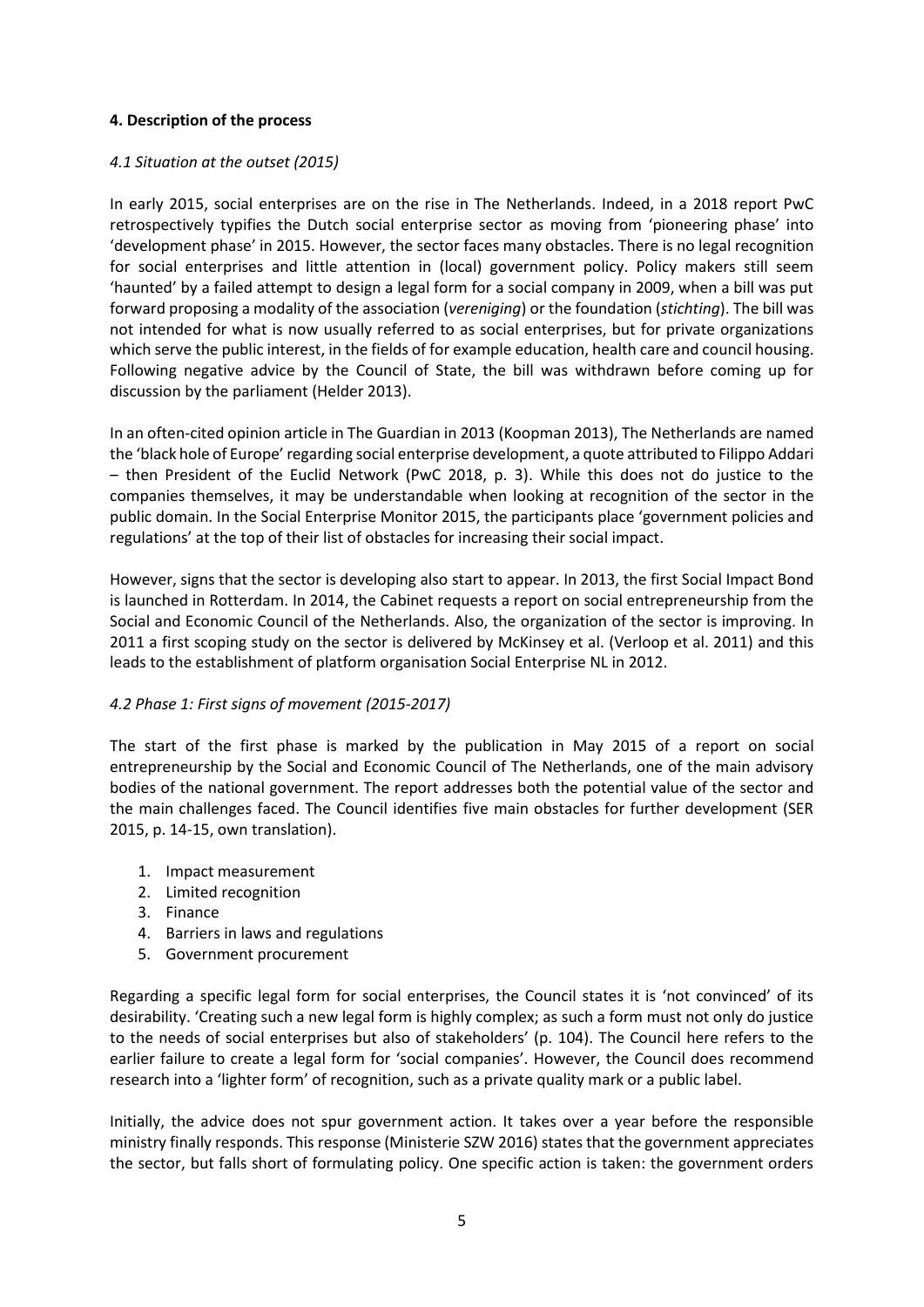research into impact measurement. This finally results in the Impact Path<sup>6</sup>, describing general principles for and steps in impact measurement, as well as specific methodologies for certain domains. Meanwhile, platform organization Social Enterprise NL takes two main next steps. First, it publishes a 'vision document' explaining why a specific legal form for social enterprises is needed, and what it should look like (Social Enterprise NL, 2016). In this document the term 'BVm' is first introduced; referring to the legal form of a private limited company (BV), but with a social goal (in Dutch: *maatschappelijk*, hence the m) added. Second, Social Enterprise NL also takes the initiative to develop a set of guidelines for a private label for social enterprises. This finally leads to a 'Code Social Enterprises', published in July 2017 (Commissie Code Sociale Ondernemingen 2017). The Code has by then been decoupled from Social Enterprise NL and is further developed in a separate foundation.

While the national government remains mostly silent, lower layers of government take initiatives to develop support policies for social entrepreneurship, most notably at municipality level. In 2015, the City of Amsterdam is one of the pioneers, publishing an ambitious three-year Action Program (Oetelmans 2015). The program has the ultimate aim that Amsterdam grows out to be thé place for social entrepreneurship within the Netherlands. Indeed, Amsterdam serves as an example for other municipalities developing policies on social entrepreneurship in the years afterwards.

#### *4.3 Phase 2: Specifying intentions, actions and research (2017-2020)*

The process towards legal recognition of social enterprises enters a new phase in October 2017. Following lengthy negotiations, the Coalition Agreement of a new national government consisting of four parties is published<sup>7</sup>. In this Agreement, one sentence is devoted to social enterprises, stating that 'Appropriate rules will be drawn up and more scope will be created for businesses whose goals relate to civil society, while efforts will be made to maintain a level playing field' (p. 36).

While this is seen as a hopeful sign by the sector, it is not followed by immediate action. In September 2018, MP Eppo Bruins8 takes the initiative to publish a position paper called *Ondernemen met een maatschappelijke missie* (entrepreneurship with a social mission; Bruins 2018). Following up on the argumentation introduced in the 2016 Social Enterprise NL vision document, he argues that legal recognition for social enterprises should be strengthened by introducing a BVm in the form of a 'modality' on the current private limited company (BV).

Also in 2018, the Ministry of Economic Affairs and Climate Policy commissions Utrecht University to do research on the desirability of a new legal framework for social enterprises. The resulting report is delivered in March 2019 (Bosma et al. 2019) and sums up the arguments for and against such a form, also considering alternatives. The authors recommend two options for the Cabinet to develop their intention formulated in the Coalition Agreement into a specific policy. The first option is to make better use of existing legal options; the second is to develop a specific legal framework, more specifically a 'light' version of the BVm (Bosma et al. 2019, p. 54).

At around the same time, the OECD/EU report *Boosting Social Entrepreneurship and Social Enterprise Development in the Netherlands* (OECD/EU 2019) is delivered, providing a state-of-the-art of the sector and policy recommendations for development. Two of the seven main recommendations focus on the definition and legal recognition of social enterprises. The authors state that 'the lack of conceptual clarity and difficulties in identifying social enterprises makes it difficult for public and private

 <sup>6</sup> Avance, Social Enterprise NL, & Impact Centre Erasmus, 2018. The Impact Path (Impactpad) was originally published in Dutch only, but consequently translated into English and updated in 2020.

<sup>7</sup> People's Party for Freedom and Democracy (VVD), Christian Democratic Alliance (CDA), Democrats '66 (D66) and Christian Union (CU) (2017).

<sup>8</sup> Eppo Bruins is MP for the Christian Union, one of the parties in the 2017-2021 coalition government.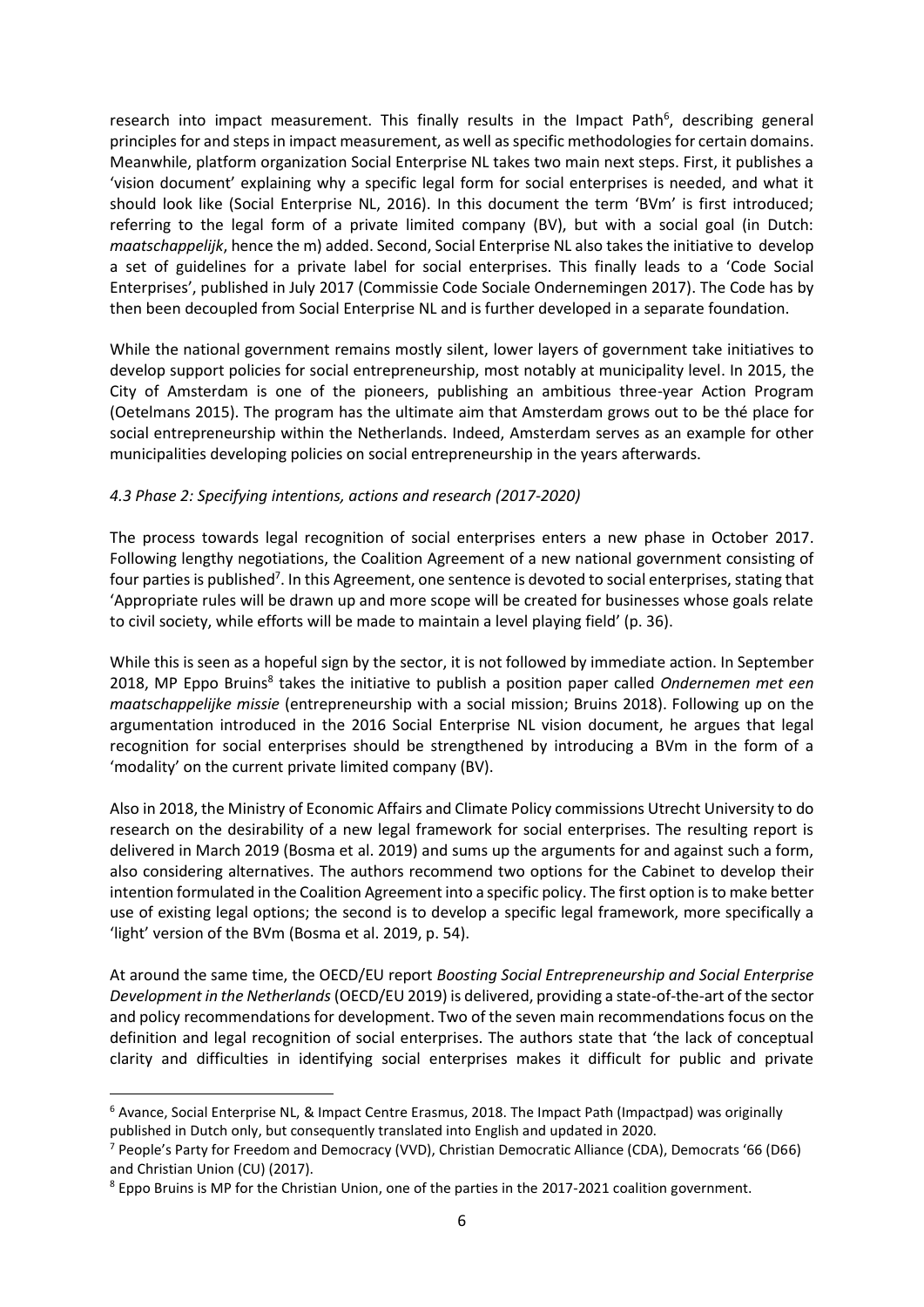stakeholders (policy makers, investors, buyers, etc.) to navigate through the social entrepreneurship field and to distinguish the diverse organisations composing it' (p. 29). In addition, they conclude that 'the lack of a formal recognition for social enterprises hinders their future development and visibility, thus not fully delivering on their potential to bridge commercial and social goals for the advancement of Dutch society' (p. 31). The main related policy recommendations are to adopt an official and operational definition of social enterprise; and create a registration system for social enterprises that conforms to this operational definition (see Hogenstijn 2019).

In May 2019 the responsible Secretary of State Mona Keijzer writes a letter to parliament, stating that she 'sees the importance and the possibilities of social enterprises, appreciates their social entrepreneurship and also wants to further stimulate this' (Keijzer 2019, p. 1, own translation). She believes 'that further exploration of the needs of social entrepreneurs and the possibilities for better recognition of social enterprises is necessary' (ibid, p. 6).

In December 2019, both the letter by the Secretary of State and the position paper by MP Bruins are discussed in a parliamentary commission, and the cabinet is urged to proceed. The Ministry of Economic Affairs and Climate Policy is set to take the initiative and orders two new reports, which are delivered early 2020. The report by BMC (2020) addresses bottlenecks experienced by social entrepreneurs. The report by KPMG / Nyenrode (2020) is explicitly focused on recognition of social enterprises. Different alternatives for legal recognition are proposed to social entrepreneurs participating in the research, asking them about acceptance and adoption (will they actually take on the new form). The researchers recommend to further work out two options: introducing a BVm and introducing a new status based on the Code Social Enterprises.

Meanwhile the Code Social Enterprises becomes operational by the end of 2018. A Review Board is formed<sup>9</sup> and the Register is opened. The Code operates on the basis of five main principles, with 'impact first' as the driving force. One of the intentions is that the Code is used in the collaboration between social enterprises and government. An example of such use is initiated in the region of Twente, where a group of 14 municipalities introduces a mechanism to give social enterprises who are in the register a qualification for being included in social return in public procurement.

Also, many municipalities and some provinces start adopting policies on social entrepreneurship, following the example of pioneering cities such as Amsterdam and Utrecht. In Amsterdam itself, the action program 2015-2018 is followed by an even more ambitious program for the period 2019-2022, focused on 'strengthening the ecosystem for impact entrepreneurship' (City of Amsterdam, 2019). The G40 group of medium-sized municipalities names social entrepreneurship a priority area and subsequently publishes a roadmap intended to help municipalities build stimulating policies (Stedennetwerk G40 2018). By 2019 'about 40% of the Dutch municipalities have developed some kind of support policy targeted at social entrepreneurship' (European Commission 2020, p. 75).

While the sector rapidly develops, entrepreneurs in the 2018 Social Enterprise Monitor still state that 'regulations and policies from national government' are the single market circumstance that did not significantly improve in recent years (p. 21). However, this is about to change.

### *4.4 Phase 3: Building a legal framework (from July 2020)*

On 10 July 2020, a new phase starts when the Cabinet again sends a letter to parliament. It brings news regarding a legal framework: 'The Cabinet chooses to start preparations for a legal regulation, which offers entrepreneurs the possibility to make a choice for a 'social limited company' [maatschappelijke

<sup>&</sup>lt;sup>9</sup> The author of this paper has been member of the Review Board of the Code Social Enterprises since its launch.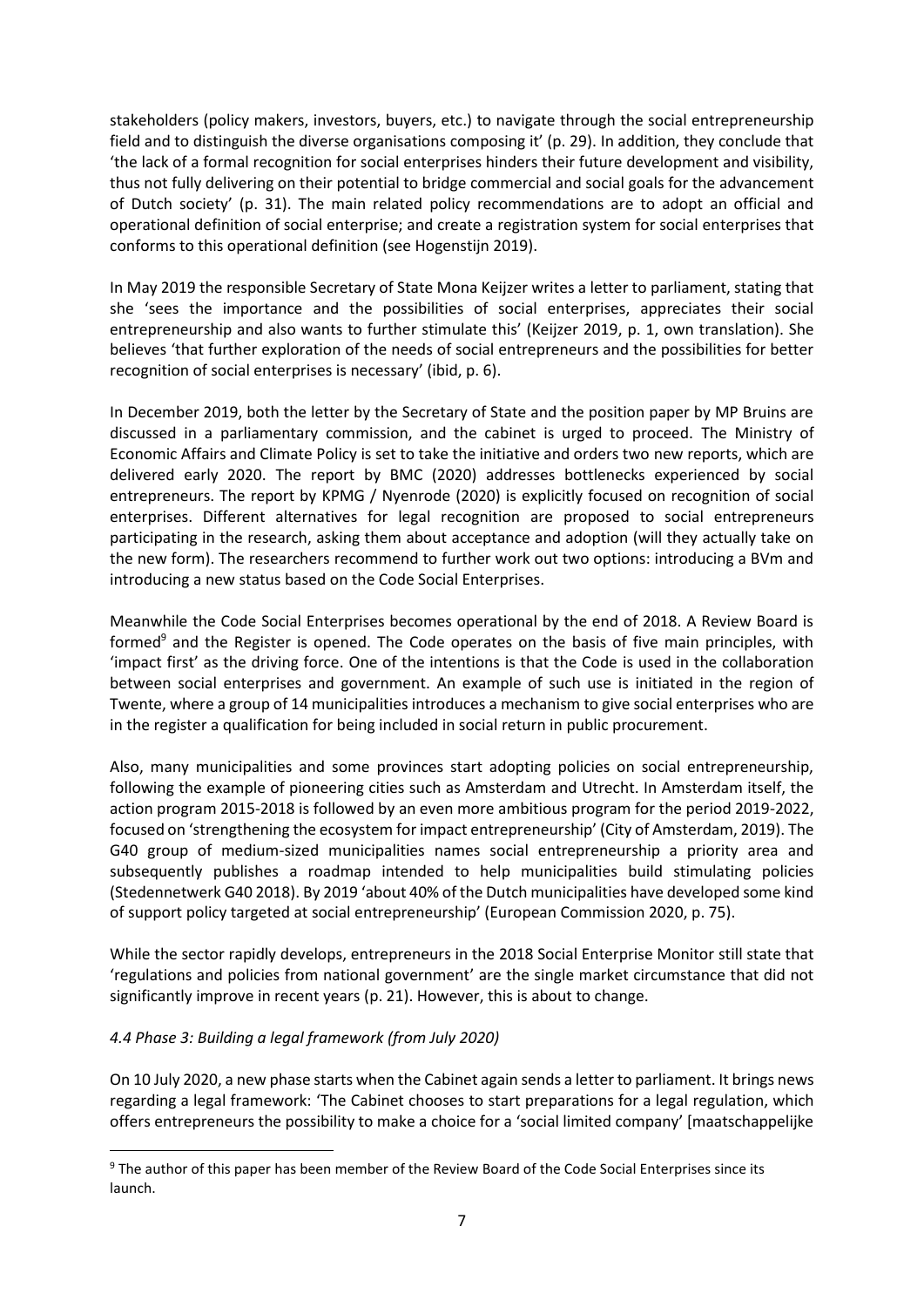BV; BVm], taking into account the acknowledgement and better recognition of the social character of their enterprise' (Keijzer 2020, own translation).

A dedicated team at the ministry starts preparing a proposal for a legal framework for the BVm. Their first ideas are gathered in a discussion document which forms the basis of a set of meetings with social entrepreneurs and other stakeholders in the SE ecosystem<sup>10</sup>.

In March 2021, a first draft of the new legal recognition for social enterprises is put in internet consultation (Ministerie EZK 2021); providing all with the opportunity to express their views. The draft is based on the principle that recognition of social enterprises is key, while maintaining, as set in the Coalition Agreement, 'a level playing field'. The following elements are included in the draft:

- The BVm is not a new legal form, but a kind of 'label' exclusively connected to the private limited company (BV). This implies that other legal forms such as the foundation, cooperative or public limited company are not included in this process of legal recognition.
- A private limited company (BV) can freely choose to become a BVm. To do this, the company must register with a Civil-law Notary, who checks whether the company meets the requirements. If approved, the company must register as BVm with the Chamber of Commerce.
- A BVm is obligated to name a specific social mission in the company statutes, and to prioritize this mission when it distributes profits or capital. A minimum percentage that should be devoted to the mission is not set, but 50% is mentioned as 'point of reference'.
- A BVm is obliged to publicly report on its trade-offs regarding profit and other financial distributions. It is not yet clear how this should be done exactly. Obligations will be lifted for starting companies that do not yet make a profit.
- A BVm is required to annually publish a 'social report'. Its exact contents are not yet clear.
- Specific regulations are developed on how to 'shed' the status of BVm, and how to handle mergers and divisions. A procedure is foreseen in which stakeholders can oppose a decision.

In the period of internet consultation, many (online) meetings are held to explain and discuss all details of the draft. At the time of writing, the process of internet consultation on the draft has just closed. In total, 60 public reactions were sent in, often going in much detail; with respondents including individual social entrepreneurs, lawyers, civil-law notaries, platform organisations, trade associations, branch organizations, knowledge networks and unions (Arnoldus 2021). Two comments mentioned most are:

- 1) the question why the legal recognition is limited to the private limited company (BV), while social enterprises take on many different legal forms; and
- 2) the lack of clear advantages attached to the new legal status. No special tax arrangements or other financial advantages are foreseen.

The government will now take all reactions into account. It is expected that it will take some time before a new version is ready. This is also related to the fact that national elections were held in March 2021, and a new government is being formed.

## **5. Lessons learned**

In the period 2015-2021 important steps have been taken in the process of designing a legal framework for social enterprises in the Netherlands. As the new legal framework is not yet finalized, it is too early for final lessons. However, six lessons can already be discerned at this point in the process.

<sup>&</sup>lt;sup>10</sup> All meetings in this period are held online due to the coronavirus situation.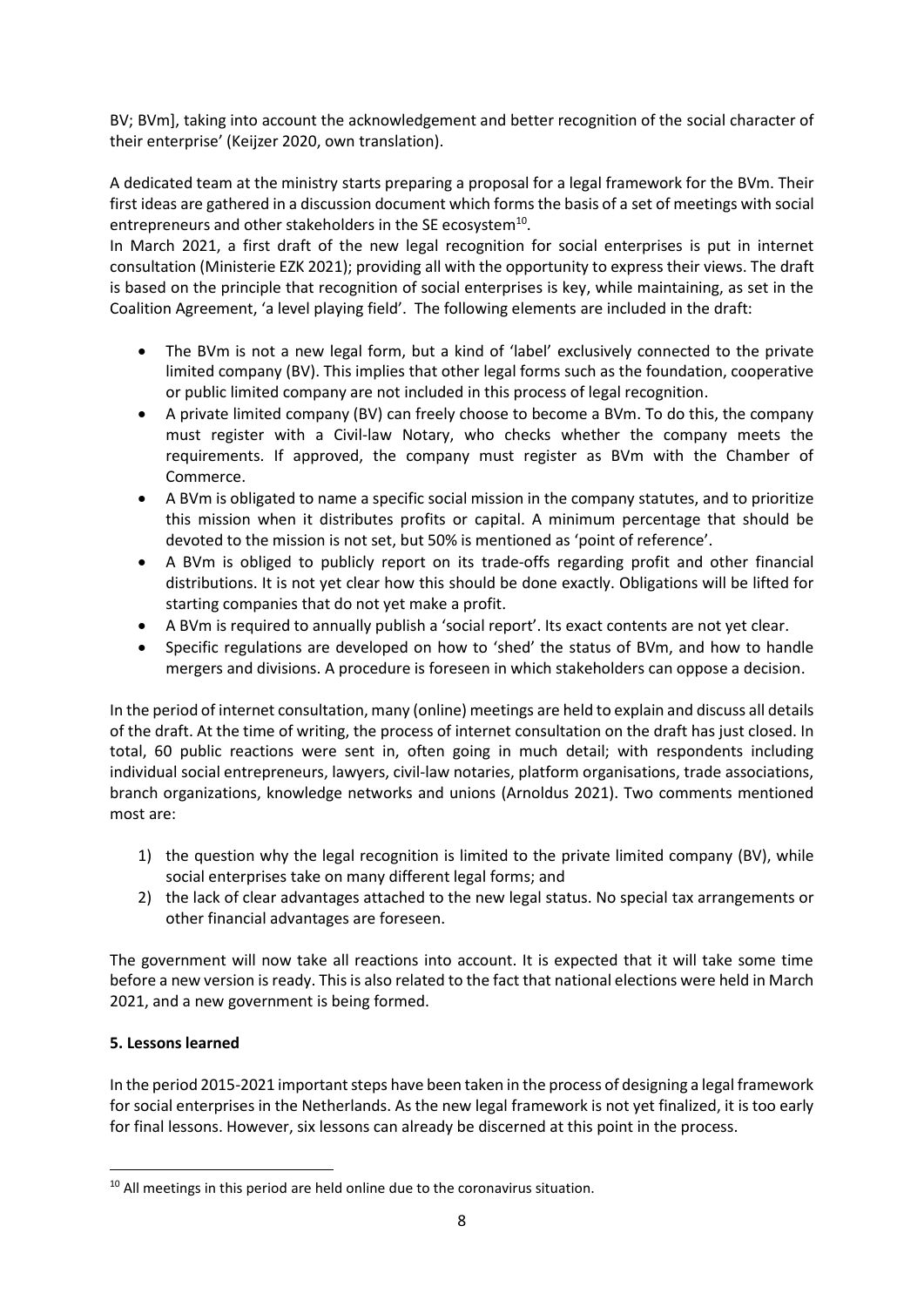### *Lesson 1. Even in a thriving ecosystem based on 'bottom up' development, there is need for a legal framework*

The ecosystem for social entrepreneurship in The Netherlands has largely developed because of the actions of intrinsically motivated entrepreneurs and other players surrounding them, such as networks and platforms, local authorities, the regular business community, institutes of research and education, financiers and consumers (PwC 2018, p. 6). This 'bottom up' development has produced a 'rich landscape of organisations and initiatives generating, or claiming to generate, social impact' (OECD/EU 2019, p. 19). However, it has also become clear that the field is 'evolving and still undefined (ibid, p. 18). Entrepreneurs and others in the ecosystem have consistently stated that a more active role of national government is needed. This was reconfirmed in the KPMG/Nyenrode report (2020).

#### *Lesson 2. Local government initiatives spur national government into action*

In the absence of action at the national level, local governments have taken the lead in supporting social entrepreneurship with targeted policies (Hogenstijn 2019). Municipalities like the City of Amsterdam, the other G4 (the four largest cities) and the G40 (medium-sized municipalities) have taken action themselves and also regularly expressed their wish for more national government action. In its Letter to Parliament of July 2020, the Cabinet addresses this, by promising a working group on social entrepreneurship, in which the ministry (EZK), G4 and G40 are represented. The goal of this working group is to 'strengthen knowledge sharing and network formation between levels of government with regard to social entrepreneurship, in order to better stimulate and facilitate social entrepreneurship and strengthen the ecosystem around social enterprises' (Keijzer 2020, own translation).

#### *Lesson 3. International examples prove inspirational, but the legal framework needs to fit the local context*

Throughout the process of legal framework design, examples from other countries are used. This starts in 2013 (Arnoldus et al. 2013) and continues in the reports laying the foundation for the July 2020 letter to parliament. The draft legal framework references international examples in the explanatory remarks. With regard to serving the goals of a social enterprise financially, examples mentioned are the 'Community Interest Company' in the UK, the 'Coöperatieve Vennootschap erkend als sociale onderneming' in Belgium, 'la société à mission' in France, the 'Société d'Impact Sociétal' in Luxembourg, the 'GmbH VE' in Germany and the register for 'socialøkonomiske virksomhede' in Denmark. However, most references are still to the research done in the sector in The Netherlands (Ministerie EZK 2021, p. 10-11).

Apart from the international examples, there is also the element of international comparison. Policy makers do not like their country left blank on a map showing legal frameworks and support policies (see European Commission 2015, 2020). This is also explicitly mentioned in the draft: 'in most EU member states the need for legal recognition of social enterprises has already been honoured by the legislator' (Ministerie EZK, p. 10, own translation).

#### *Lesson 4. Finding balance between rule-based and principle-based elements is difficult*

Designing the content of the new law on social enterprises has been and still is a balancing act between 'rule-based' and 'principle-based' forms of recognition. The drafting of the new law shows this. While an earlier version shown to experts included detailed rule-based regulations on for example profit distribution, these were left out in the draft that was put into internet consultation. Some public respondents to the internet consultation would prefer some kind of 'dividend cap'. However, among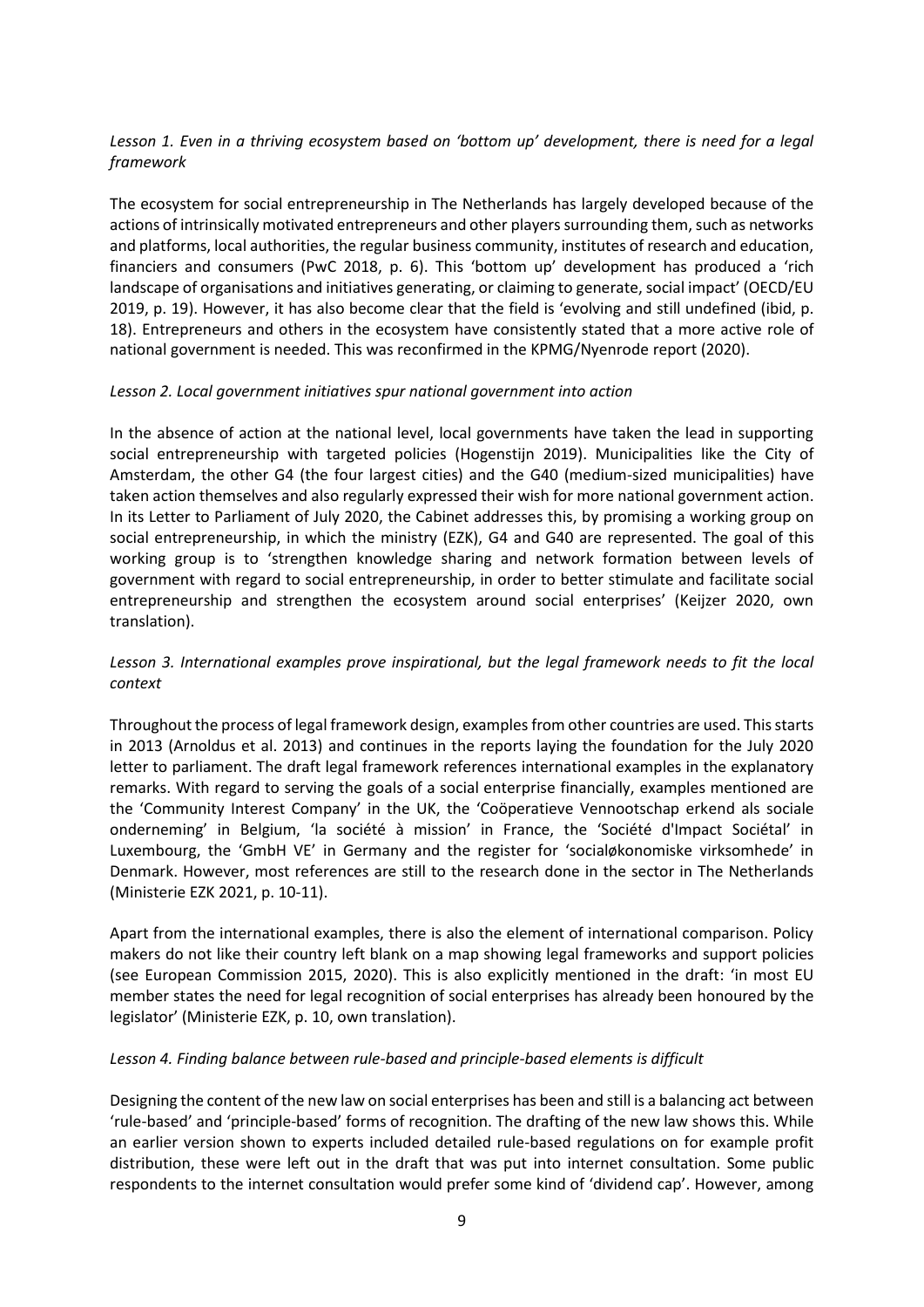the respondents more focus is placed on the need for a regulatory body, minimizing the risk of 'mission drift'.

### *Lesson 5. Clarifying advantages for social entrepreneurs proves challenging*

A complicating factor in designing the legal framework is the notion of maintaining a 'level playing field', as formulated in the Coalition Agreement in 2017. This implies that for example no special tax arrangements for social enterprises will be made available. This spurs a lot of questions: apart from recognition, what are the actual advantages for social enterprises to adopt BVm as their legal status? In one public reaction to the internet consultation, a well-known social entrepreneur argues that 'optimization of productivity / efficiency / local employment is often at odds with creating maximum (social) impact. (…) If the combination with our social mission puts us at a disadvantage towards regular enterprises, then there is no level playing field. (...)The choice of an entrepreneur for the BVM should equalise this disadvantage. That could be done by combining this form with compensating tax measures' (Creutzberg 2021, own translation).

### *Lesson 6. Tenacious pioneers are crucial to keep the process going*

The last, but certainly not least, lesson is about the role of pioneering individuals and organisations. Their tenacity has proven crucial to keep the process going in periods when progress was slow, for example when the Cabinet took over a year to respond to the advice of the Social and Economic Council in 2015-2016, or when nothing seemed to happen after the intention to draw up 'appropriate rules' was formulated in the Coalition Agreement in 2017. MP Eppo Bruins deserves to be named as such a pioneer, along with Social Enterprise NL as platform organization for the sector.

### **6. Final remarks**

In recent years The Netherlands have come a long way in designing a legal framework for social enterprises. Six years after the first signs of movement in 2015, a draft for a new law creating a specific legal form of recognition for social enterprises is published. In international perspective, the Netherlands are 'catching up'. However, the country has not caught up yet. It proves challenging to find the right balance between different interests and principles in the design of a legal form of recognition. With a thriving ecosystem consistently expressing the need for a legal framework and the continuing efforts of tenacious pioneering individuals and organisations, the pressure remains of the national government to come up with a legal framework that fits the Dutch cultural, political and entrepreneurial landscape.

### **Acknowledgements**

Many thanks to Claudia Cuypers and Ingrid Wakkee at Amsterdam University of Applied Sciences for their helpful comments on earlier drafts of this paper.

### **References**

Arnoldus, M., van Kuik, J. , Hillen, M., & Verloop, W. (2013). *Stimuleren van de social enterprise sector. Ervaringen en lessen uit Europa voor het ministerie van Economische Zaken*. [https://www.social-enterprise.nl/wp-content/uploads/2014/01/Stimulansen-voor-de-Social-](about:blank)[Enterprise-Sector.pdf](about:blank)

Arnoldus, M. (2021). *Kunnen alleen BV's sociale ondernemingen zijn? Dit zijn de reacties op de BVm.* 8 May 2021. Available at: [https://socialfinancematters.nl/kunnen-alleen-bvs-sociale-ondernemingen](https://socialfinancematters.nl/kunnen-alleen-bvs-sociale-ondernemingen-zijn-dit-zijn-de-reacties-op-de-bvm/)[zijn-dit-zijn-de-reacties-op-de-bvm/](https://socialfinancematters.nl/kunnen-alleen-bvs-sociale-ondernemingen-zijn-dit-zijn-de-reacties-op-de-bvm/)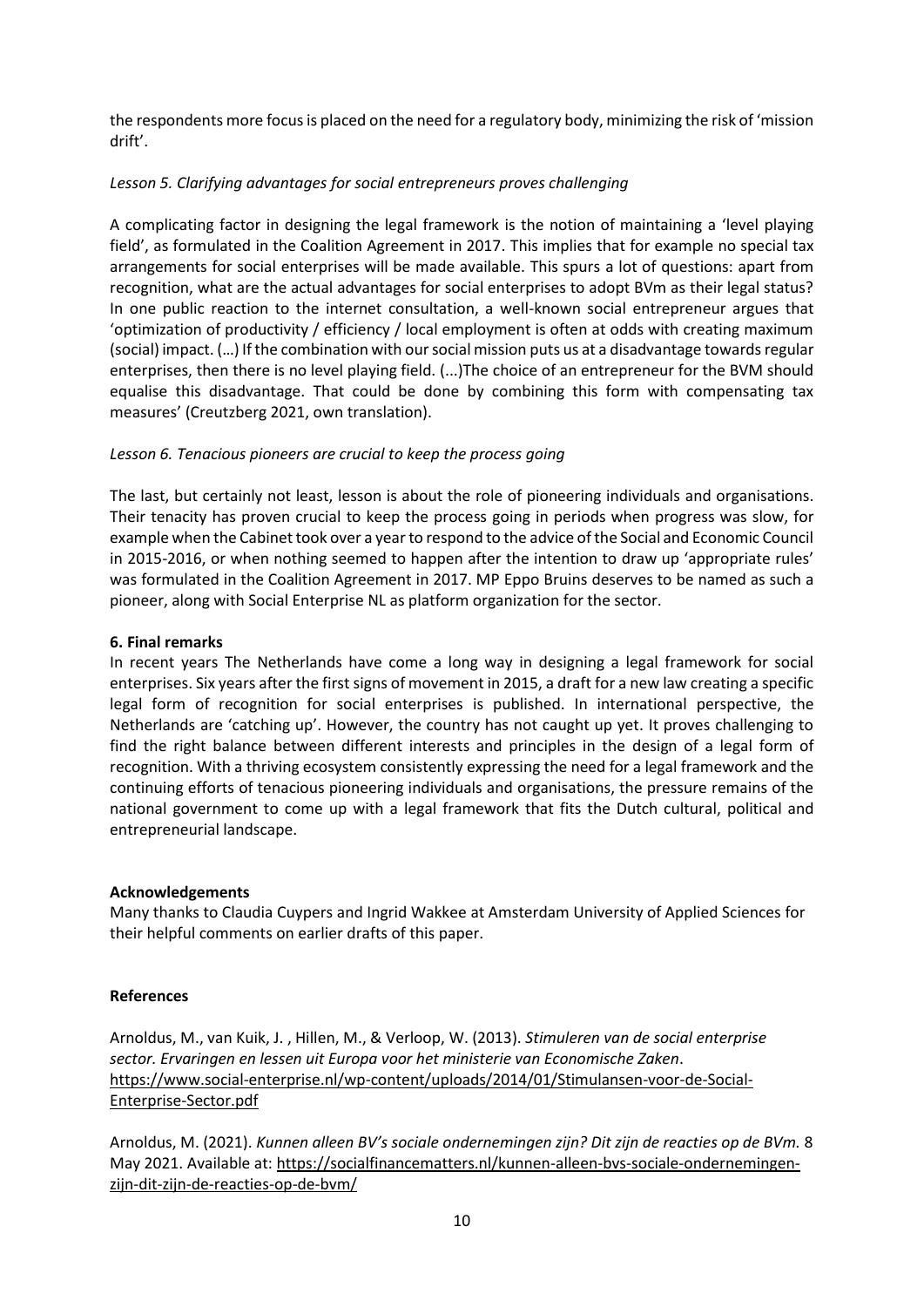Avance, Social Enterprise NL & Impact Centre Erasmus. (2018). *Het Impactpad - Hoe je als ondernemer groeit in het meten van je maatschappelijke impact.* [https://impactpad.nl/wp](about:blank)[content/uploads/2018/06/Het\\_Impactpad.pdf](about:blank)

Backer, J.W. (2020). Understanding social enterprise in The Netherlands: An application of the macro-institutional social enterprise framework to identify the institutional characteristics of social enterprise in The Netherlands. *Social Enterprise Journal* 16(1), 18-45. [https://doi.org/10.1108/SEJ-04-](about:blank) [2019-0025](about:blank)

BMC (2020). *Versterken sociaal ondernemerschap. Knelpunten die sociaal ondernemers tegenkomen en voorstellen voor maatregelen om deze weg te nemen.* Available at: [https://www.rijksoverheid.nl/documenten/rapporten/2020/07/10/versterken-sociaal](about:blank)[ondernemerschap](about:blank)

Bosma, N., Hummels, H., Manunza, E., Argyrou, A., Kamerbeek, S., Meershoek, N. & Helder, R. (2019). *Versnelling en verbreding van sociaal ondernemerschap. Een onderzoek naar de wenselijkheid van nieuwe juridische kaders.* Universiteit Utrecht. Available at:

[https://www.rijksoverheid.nl/binaries/rijksoverheid/documenten/rapporten/2019/02/18/versnelling](about:blank) [-en-verbreding-van-sociaal-](about:blank)

[ondernemerschap/Versnelling+en+verbreding+van+sociaal+ondernemerschap.pdf](about:blank)

Bruins, E. (2018). *Ondernemen met een maatschappelijke missie.* Initiatiefnota ChristenUnie. Available at: [https://www.tweedekamer.nl/downloads/document?id=86d5895f-1a95-4388-871b-](about:blank)[06cd24cc98e3&title=Initiatiefnota.pdf](about:blank)

City of Amsterdam (2019). *Impact Entrepreneurship Action Programme 2019 – 2022. Strengthening the ecosystem for impact entrepreneurship*. Available at: [https://www.iamsterdam.com/en/business/amsterdam-impact/who-we-are/action-programme-](about:blank)[2019-2022](about:blank)

Commissie Code Sociale Ondernemingen (2017). *Impact First. Code Sociale Ondernemingen. Vastgestelde versie 1.0*. Available at: [https://www.social](about:blank)[enterprise.nl/files/5614/9855/5734/Vastgestelde\\_versie\\_Code\\_Sociale\\_Ondernemingen.pdf](about:blank)

Creutzberg, J. (2021). *De BVm: (h)erkenning van een "ongelijk speelveld"?* Reaction internet consultation BVm. Available at: [https://www.internetconsultatie.nl/bvm/reactie/245ab7fb-5595-](about:blank) [4a91-9107-b3ec33f36787](about:blank)

European Commission (2015). *A map of social enterprises and their ecosystems in Europe*. Synthesis report. Available at: https://op.europa.eu/en/publication-detail/-/publication/b556d0e5-8907-11e5 b8b7-01aa75ed71a1

European Commission (2019). *Social enterprises and their ecosystems in Europe. Updated country report: The Netherlands.* Author: Niels Bosma. Luxembourg: Publications Office of the European Union. Available at[: https://ec.europa.eu/social/BlobServlet?docId=21133&langId=en](about:blank)

European Commission (2020). *Social enterprises and their ecosystems in Europe. Comparative synthesis report.* Available at[: https://op.europa.eu/en/publication-detail/-/publication/4985a489-](about:blank) [73ed-11ea-a07e-01aa75ed71a1/language-en/format-PDF/source-123378057](about:blank)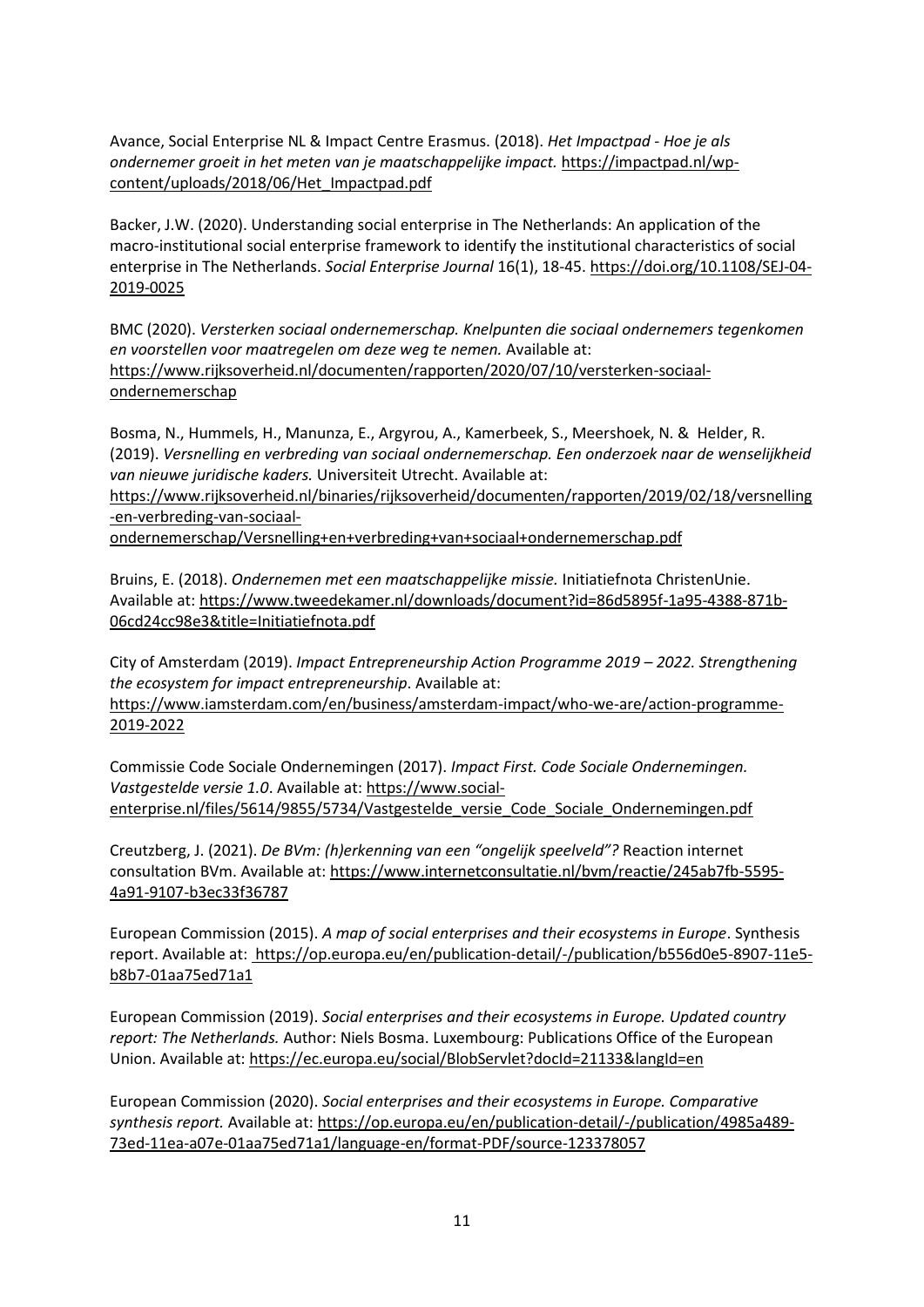Government of the Netherlands (n.d). *How an act becomes law*. Available at: [https://www.overheid.nl/english/about-the-dutch-government/what-government-does/how-an-act](about:blank)[becomes-law](about:blank)

Helder, E.R. (2013). *De juridische infrastructuur van de maatschappelijke onderneming*. PhD thesis, Utrecht University. Available at: [https://dspace.library.uu.nl/bitstream/handle/1874/283336/Helder.pdf](about:blank)

Hogenstijn, M. (2018). *Sociaal ondernemerschap: grip op het begrip*. Delft: Uitgeverij Eburon. Available at:

[https://pure.hva.nl/ws/files/5083957/sociaal\\_ondernemerschap\\_grip\\_op\\_het\\_begrip.pdf](about:blank)

Hogenstijn, M. (2019). *Developing dialogue bottom-up: social enterprises and local government in the Netherlands*. In EMES Selected Conference Papers 2019 (pp. 1-18). Available at: [https://emes.net/publications/conference-papers/7th-emes-conference-selected](about:blank)[papers/developing-dialogue-bottom-up-social-enterprises-and-local-government-in-the-netherlands/](about:blank)

Keijzer, M. (2019, 17 May). *Passende regels en ruimte voor sociale ondernemingen* [Letter to Parliament]. DGBI-O / 19046752. [https://www.tweedekamer.nl/kamerstukken/amendementen/detail?id=2019D20250](about:blank)

Keijzer, M. (2020, 10 July). *Brief van de staatssecretaris van Economische Zaken en Klimaat* [Letter to Parliament]. Available at: [https://zoek.officielebekendmakingen.nl/kst-32637-426.pdf](about:blank)

Koopman, N. (2013). The emerging Dutch social enterprise sector. *The Guardian*, 9 May. Available at: [www.theguardian.com/social-enterprise-network/2013/may/09/dutch-social-enterprise-sector](about:blank)

KPMG/Nyenrode (2020). *Stimuleren van (h)erkenning van sociale ondernemingen*. Available at: [https://www.rijksoverheid.nl/binaries/rijksoverheid/documenten/rapporten/2020/03/01/stimuleren](about:blank) [-van--herkening--van-sociale-ondernemingen/bijlage-rapport-stimuleren-van-herkening-van-sociale](about:blank)[ondernemingen.pdf](about:blank)

McKinsey & Company (2016). *Scaling the impact of the social enterprise sector.* [http://www.mckinsey.com/industries/social-sector/our-insights/scaling-the-impact-of-the-social](about:blank)[enterprise-sector](about:blank)

Ministerie EZK (Economische Zaken en Klimaat) (2021). *Aanzet voor een wettelijke regeling voor een besloten vennootschap met maatschappelijk doel (BVm).* Available at: [https://www.internetconsultatie.nl/bvm/document/6797](about:blank)

Ministerie SZW (Sociale Zaken en Werkgelegenheid) (2016). *Kabinetsreactie SER advies sociale ondernemingen.* [https://www.ser.nl/~/media/files/internet/kabinets%20reactie/2016/sociale](about:blank)[ondernemingen.ashx](about:blank)

OECD/EU (2019), *Boosting Social Entrepreneurship and Social Enterprise Development in the Netherlands*, OECD Working Paper, Paris.

[https://www.rijksoverheid.nl/binaries/rijksoverheid/documenten/rapporten/2019/02/18/boosting](about:blank)[social-entrepreneurship-and-social-enterprise-development-in-the-netherlands/boosting-social](about:blank)[entrepreneurship-and-social-enterprise-development-in-the-netherlands.pdf](about:blank)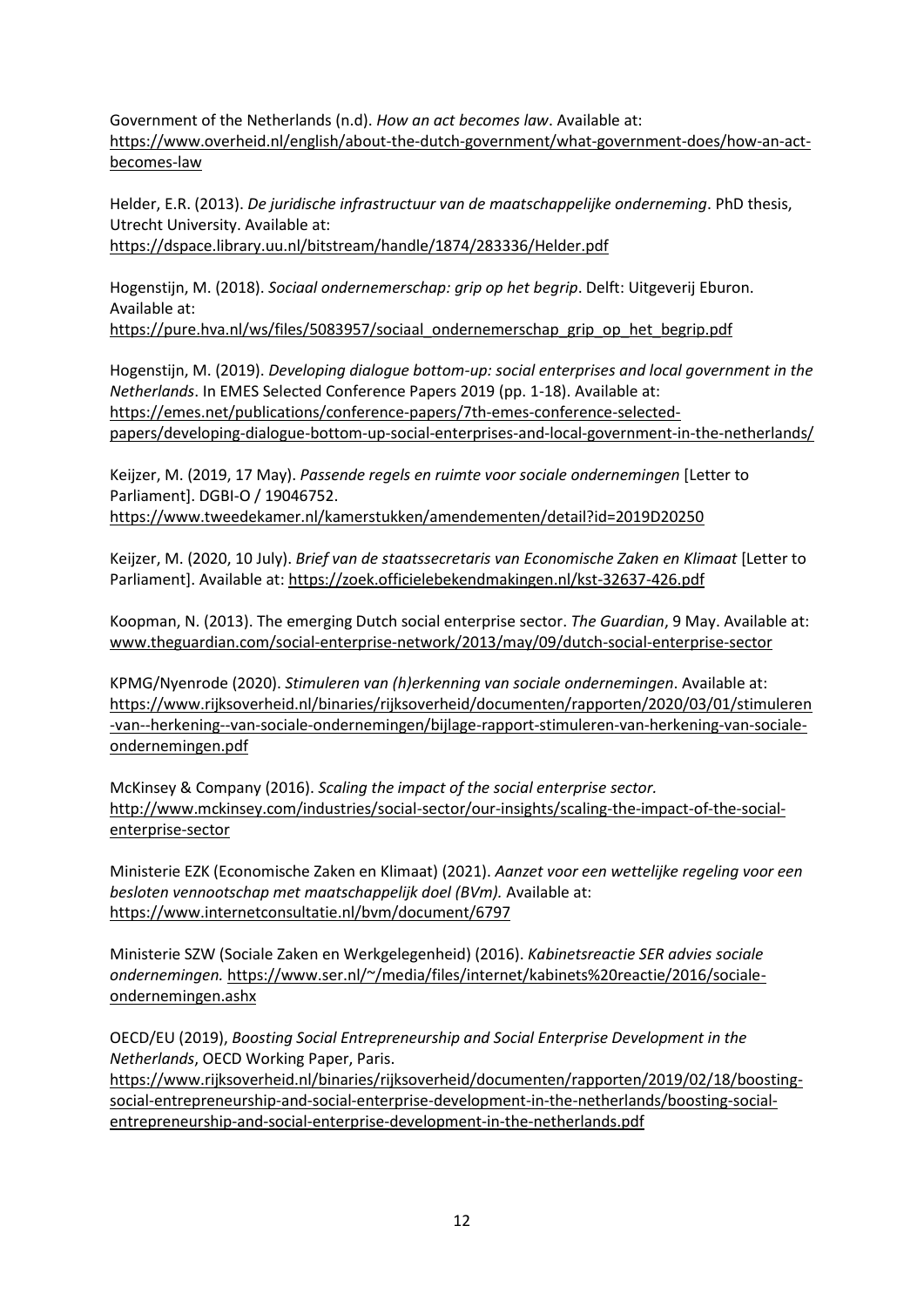Oetelmans, E. (2015). *Actieprogramma sociaal ondernemen 2015-2018. Amsterdam, dé plek voor sociaal ondernemen.* Available at: [https://www.social](about:blank)[enterprise.nl/files/3514/5587/4034/Actieprogramma\\_Sociaal\\_Ondernemen\\_Amsterdam.pdf](about:blank)

People's Party for Freedom and Democracy (VVD), Christian Democratic Alliance (CDA), Democrats '66 (D66) and Christian Union (CU). (2017). Confidence in the future. 2017–2021 coalition agreement. Document AVT17/AZ124020. Available at:

[https://www.government.nl/documents/publications/2017/10/10/coalition-agreement-confidence](https://www.government.nl/documents/publications/2017/10/10/coalition-agreement-confidence-inthe-future)[inthe-future.](https://www.government.nl/documents/publications/2017/10/10/coalition-agreement-confidence-inthe-future)

PwC (2018). *Building an ecosystem for social entrepreneurship: lessons learned from The Netherlands.* Available at: [https://www.pwc.nl/nl/actueel-publicaties/assets/pdfs/pwc-building-an-ecosystem-for](about:blank)[social-entrepreneurship.pdf](about:blank)

Raad van State (n.d.). *The Council of State.* Available at: [https://www.raadvanstate.nl/talen/artikel/](about:blank)

SER (Sociaal Economische Raad). (2015). *Sociale ondernemingen: een verkennend advies*. Advies 15/03, mei 2015. Available at:

[https://www.ser.nl/-/media/ser/downloads/adviezen/2015/sociale-ondernemingen.pdf](about:blank)

Social Enterprise NL (2015). *De Social Enterprise Monitor 2015.* [http://social-enterprise.nl/wp](about:blank)[content/uploads/2015/05/Social\\_Enterprise\\_NL-monitor\\_2015-digitaal.pdf](about:blank)

Social Enterprise NL (2016). B.V.m. De sociale onderneming op weg naar het Burgerlijk Wetboek. Available at: [https://www.archief.social](about:blank)[enterprise.nl/files/6914/5735/5318/Op\\_Weg\\_Naar\\_Het\\_Burgerlijk\\_Wetboek.pdf](about:blank)

Social Enterprise NL (2018). *De Social Enterprise Monitor 2018*. https://www.socialenterprise.nl/files/1515/3631/9481/Social Enterprise Monitor 2018 final.pdf

Stedennetwerk G40 (2018). *Meer impact met sociaal ondernemerschap - Roadmap voor gemeenten*. Available at: [https://www.g40stedennetwerk.nl/files/2018-](about:blank) [02/Meer\\_impact\\_met\\_sociaal\\_ondernemerschap\\_Roadmap\\_voor\\_gemeenten.pdf](about:blank)

Van der Mast, J. (2019). *Jacques van Marken. De eerste sociaal ondernemer van Nederland*. Nieuw Amsterdam

Verloop, W., van Dijk, M., Carsouw, R., & van der Molen, O. (2011). *Opportunities for the Dutch Social Enterprise Sector.* Amsterdam: McKinsey & Company. Available at: [https://www.archief.social](about:blank)[enterprise.nl/files/6714/4181/6376/Opportunities.pdf](about:blank)